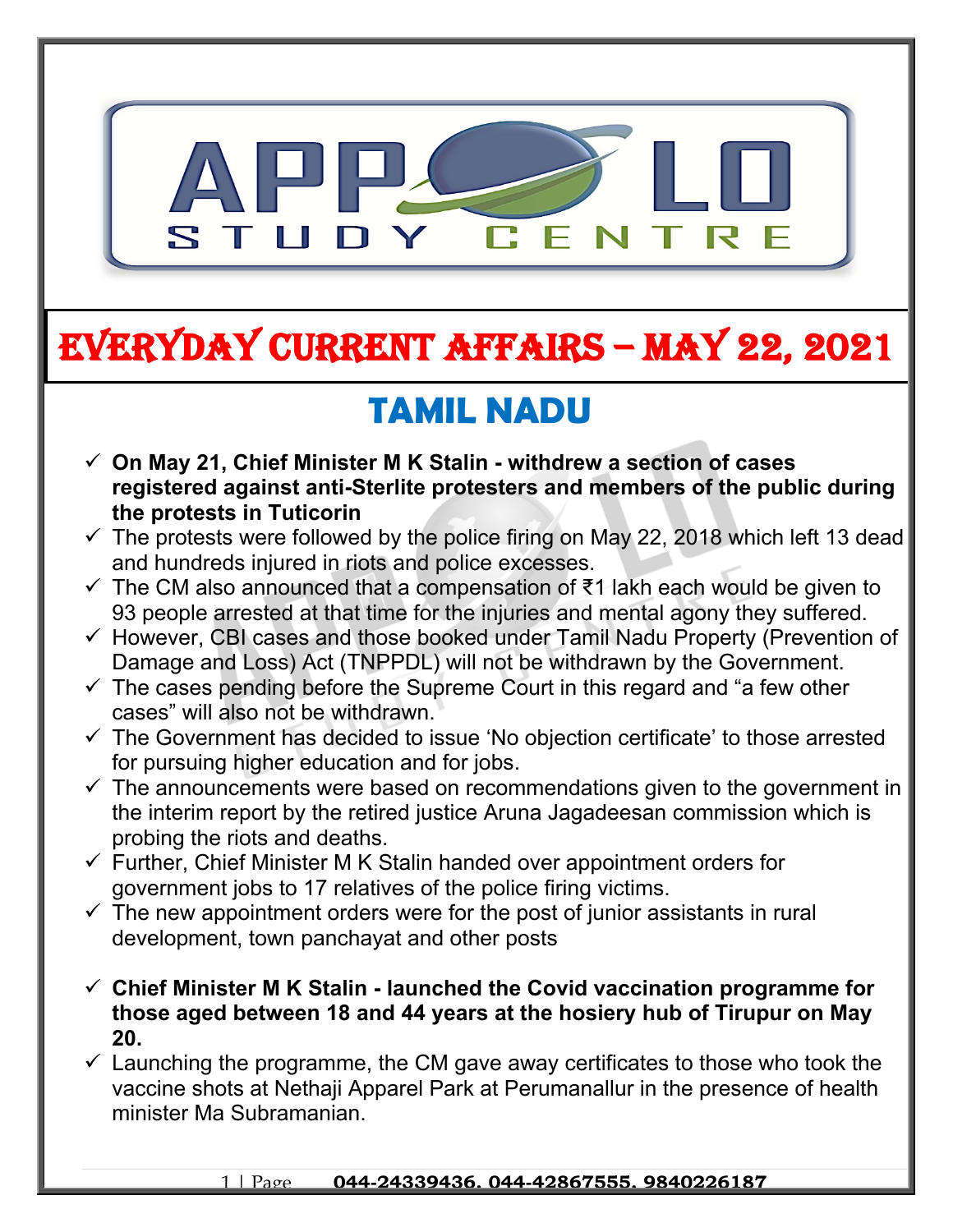- $\checkmark$  As soon as the CM launched it, vaccinations began for the people in this age group at 2,100-odd centres across the state.
- $\checkmark$  The state has put in efforts to procure 3.5 crore vaccine doses through a global tender and another 1.5 crore vaccines as state's allocation from the Centre.
- $\checkmark$  The objective was to prioritise vaccination of high-risk groups and industrial workers in the first phase.
- **The Greater Chennai corporation will launch a GCC Brigade, a voluntary force, on May 24**
- $\checkmark$  The brigade consisting of 1,073 volunteers in the field will help Covid positive patients find a hospital or an ambulance and for various other activities.
- $\checkmark$  The GCC Brigade has about 117 NGOs registered.
- $\checkmark$  The brigade will involve in various categories such as assisting Covid positive patients, assisting at call centres, ambulance assistance, field volunteers and burial ground assistants.
- $\checkmark$  A group of NGOs will help GCC organise mass vaccination camps, with 60 groups, each of 20 volunteers.
- $\checkmark$  While the NGOs will help with the logistics, venue and bring people to get vaccinated, GCC will bring its doctors and nurses.
- $\checkmark$  All volunteers will be given an arm band and won't be paid but their safety will be ensured.

#### **NATIONAL**

- **The University Grants Commission (UGC) proposes that higher educational institutions be allowed to teach up to 40% of the syllabus of every course through online mode even after the pandemic.**
- $\checkmark$  However, the examinations for both 40% online (other than SWAYAM course) and 60% offline portions can be conducted offline.
- $\checkmark$  The proposals were mentioned in the draft concept note on guidelines for blended mode of teaching and learning put up on the UGC website.
- $\checkmark$  Among other key recommendations were open-book examinations, oral examinations and on-demand examinations.
- $\checkmark$  There was also a proposal to introduce group examinations even for conventional theory exams to improve average performance of a class by sharing knowledge and to improve general understanding.
- $\checkmark$  In the internal assessment, the UGC expert committee wanted to introduce eportfolio, online quiz and proctored assessments.
- $\checkmark$  The e-portfolio would be a comprehensive tool in which students would be asked to compile their best assignments, activities, experiences and challenges faced while working on these assignments.
- $\checkmark$  It also prescribes minimum basic facilities needed for online teaching including setting up virtual labs, smart classrooms, studios for recording lectures, learning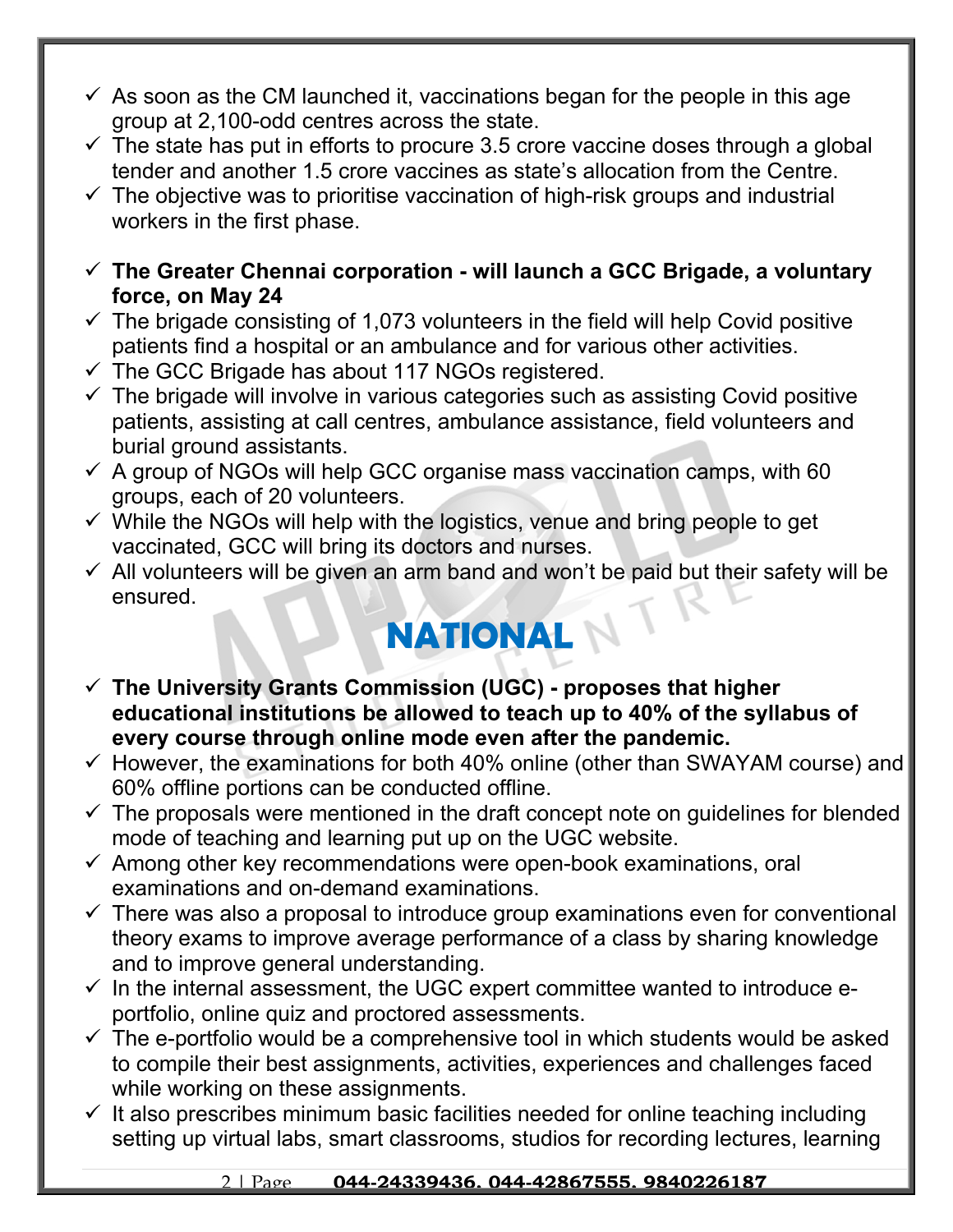management systems (LMS), internet with 1 Gbps bandwidth, Wi-Fi facility on campus and feedback systems.



- $\checkmark$  The online learning will include approaches such as face-to-face video lectures, internet-based learning and project-based learning
- $\checkmark$  It also proposed that teachers who wish to implement the hybrid or blended system follow the **IPSIT** model -- Identify resources, learner-centred activities, Provide resources and announce activities on LMS, Scaffolding and support to learners, Identification of learning gaps and feedback and Testing.
- **On May 21, the Ministry of Labour and Employment announced a hike in the variable dearness allowance (VDA) for workers in the railway administration, mines, oil fields, ports and other sectors in the central government**
- $\checkmark$  The move is expected to benefit about 1.5 crore workers working in these sectors.
- $\checkmark$  The hike will be effective retrospectively from April 1, 2021
- $\checkmark$  It will range from ₹105 per day to ₹210 per day, depending on a worker's occupation and geographical location
- $\checkmark$  The hike will also have a resultant impact on minimum wages for workers.
- $\checkmark$  The VDA is similar to the dearness allowance for government employees.
- $\checkmark$  The hike will also be applicable equally to all contractual and casual workers.
- $\checkmark$  The cumulative hike is expected to be in the range of ₹2,000 and ₹5,000 per month.
- $\checkmark$  Revision of VDA has also been done for agriculture workers across skill categories, and building and construction workers.
- $\checkmark$  The VDA was revised on the basis of average Consumer Price Index for Industrial Workers (CPIIW)
- $\checkmark$  The ministry took the average CPI-IW for the months of July to December 2020 to revise the VDA.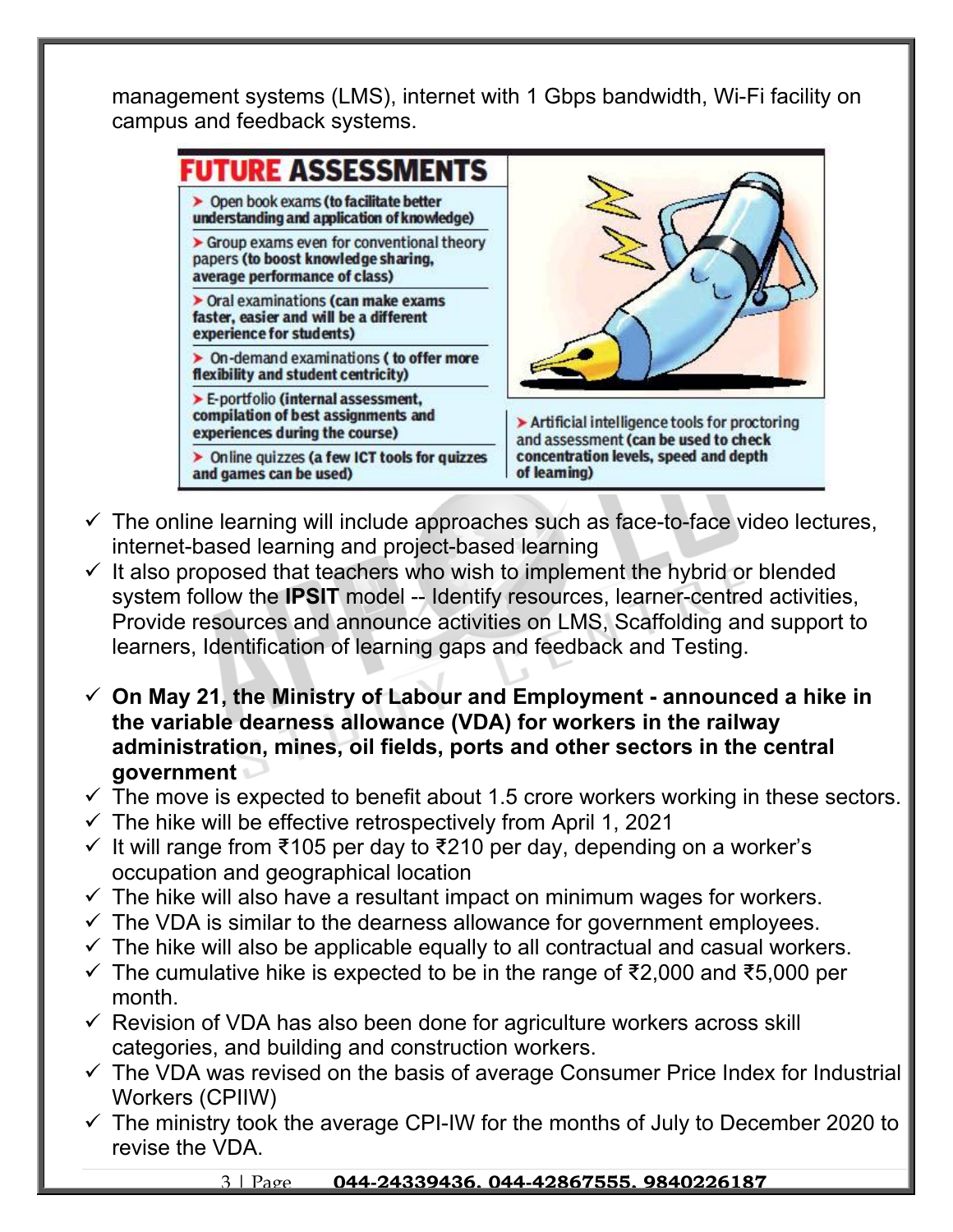- **Covaxin, manufactured by Bharat Biotech is not included in the list of vaccines approved by the regulatory agencies of various countries**
- $\checkmark$  It is also not named in the list of vaccines on the WHO's Emergency Use Listing (EUL).
- $\checkmark$  This will affect the Indian international travelers, at least in the initial months of international travel.
- $\checkmark$  The list of approved vaccines in the EUL includes those made by Serum Institute of India (Covishield), Moderna, Pfizer, AstraZeneca (two), Jansenn (in US and Netherlands) and Sinopharm/ BBIP
- $\checkmark$  As per the WHO's latest quidance document, Bharat Biotech has submitted its Expression of Interest, but "more information is required."
- **Taxi ambulances used in Tamil Nadu during Covid-19 pandemic has figured among a list of 14 best practices implemented by states, as identified by the centre**
- $\checkmark$  These practices were implemented by states to combat the surge of Covid-19 cases
- $\checkmark$  Kerala's oxygen nurses, who ensured rational use of the key medical aid in hospitals also figure in the list
- $\checkmark$  Further, the list includes door-to-door Covid tests in places like rural Rae Bareli in UP which brought down the positivity from 38% to 2.9% in a period of one month.
- $\checkmark$  These innovative best practices were shared by the districts with the PM during his recent meetings
- $\checkmark$  Prime Minister Narendra Modi interacted with states, district collectors and municipal commissioners on public health response to Covid management on May 18 and 20
- $\checkmark$  Like Kerala's 'oxygen nurses', "oxygen mitra" in Bikaner in Rajasthan, who checks oxygen wastage, also figure in the list
- $\checkmark$  Mumbai too figures in the list of cities adopting best practices with the use of geographically distributed oxygen buffer stock manned by senior officers.

#### **SUPREME COURT VERDICT**

- **On May 21, the Supreme Court ruled that personal guarantors are liable for corporate debts and lenders can recover dues from them if firms fails to repay**
- $\checkmark$  The decision comes as a big blow to promoters of several companies facing insolvency action
- $\checkmark$  Accordingly, personal assets of chairpersons and directors, who stood guarantee for corporate loans from banks that turned into bad debts, would face liability in the resolution process under IBC against insolvent companies.
- $\checkmark$  A bench of Justices L N Rao and S R Bhat upheld the validity of November 15, 2019, notification issued by the Union government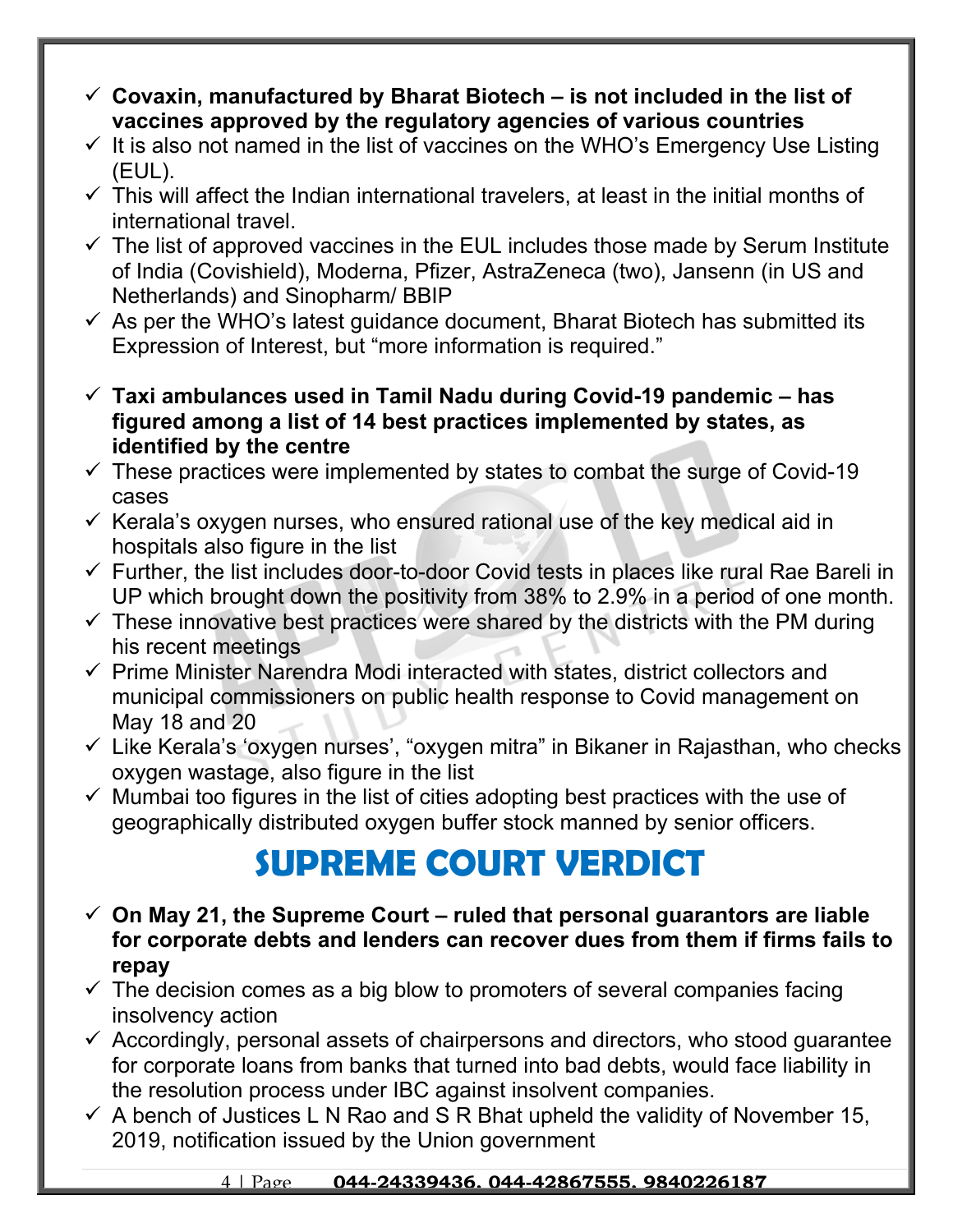- $\checkmark$  The apex court ruling will help banks go after those who have offered guarantees to recover dues in case the resolution amount is short of the claims filed by them in the National Company Law Tribunal.
- $\checkmark$  Over the years, many companies have repeatedly defaulted in loan repayment and got banks to restructure the debt, often citing systemic issues.
- $\checkmark$  But as part of the clean up initiated five years ago, the Insolvency & Bankruptcy Code was enacted and banks were told to go after those who were not paying their dues
- $\checkmark$  The SC said the resolution proceedings and the Committee of Creditors under the IBC would now look into the assets of personal guarantors while formulating a resolution plan

#### **INTERNATIONAL**

- **For the first time in nearly three decades, the State of Alabama in US will allow yoga to be taught in its public schools**
- $\checkmark$  However, teachers will be barred from saying "namaste" and using Sanskrit names for poses.
- $\checkmark$  Also, the chanting is forbidden alongwith the sound of "om" which combines breathing exercises and stretches.
- $\checkmark$  The changes follow the signing of a bill on May 20 by Governor Kay Ivey, a Republican
- $\checkmark$  This overrides a 1993 ban on yoga instruction in public schools by the state's board of education contending that it amounts to a religious activity.
- $\checkmark$  The measure takes effect from August 1 and schools can decide whether to offer yoga to students from kindergarten through 12th grade.
- $\checkmark$  Participation will be optional under the legislation

## **SCIENCE, TECHNOLOGY & ENVIRONMENT**

- **National Environmental Engineering Research Institute (Neeri) has developed a new sample collecting technique for Covid-19 testing that eliminates nasal and throat swabs**
- $\checkmark$  The new technique will involve collecting samples through gargling and then running RT-PCR tests
- $\checkmark$  It is a world's first alternative method of sample collecting and has got approval from the Indian Council of Medical Research.
- $\checkmark$  Under the new technique, no RNA extraction is necessary, as is the case with existing testing of samples.
- $\checkmark$  The RNA extraction process is costly and hence makes the overall test cost higher.
- $\checkmark$  Even though the RT-PCR procedure remains the same, using this technique, a person can get the test result much faster.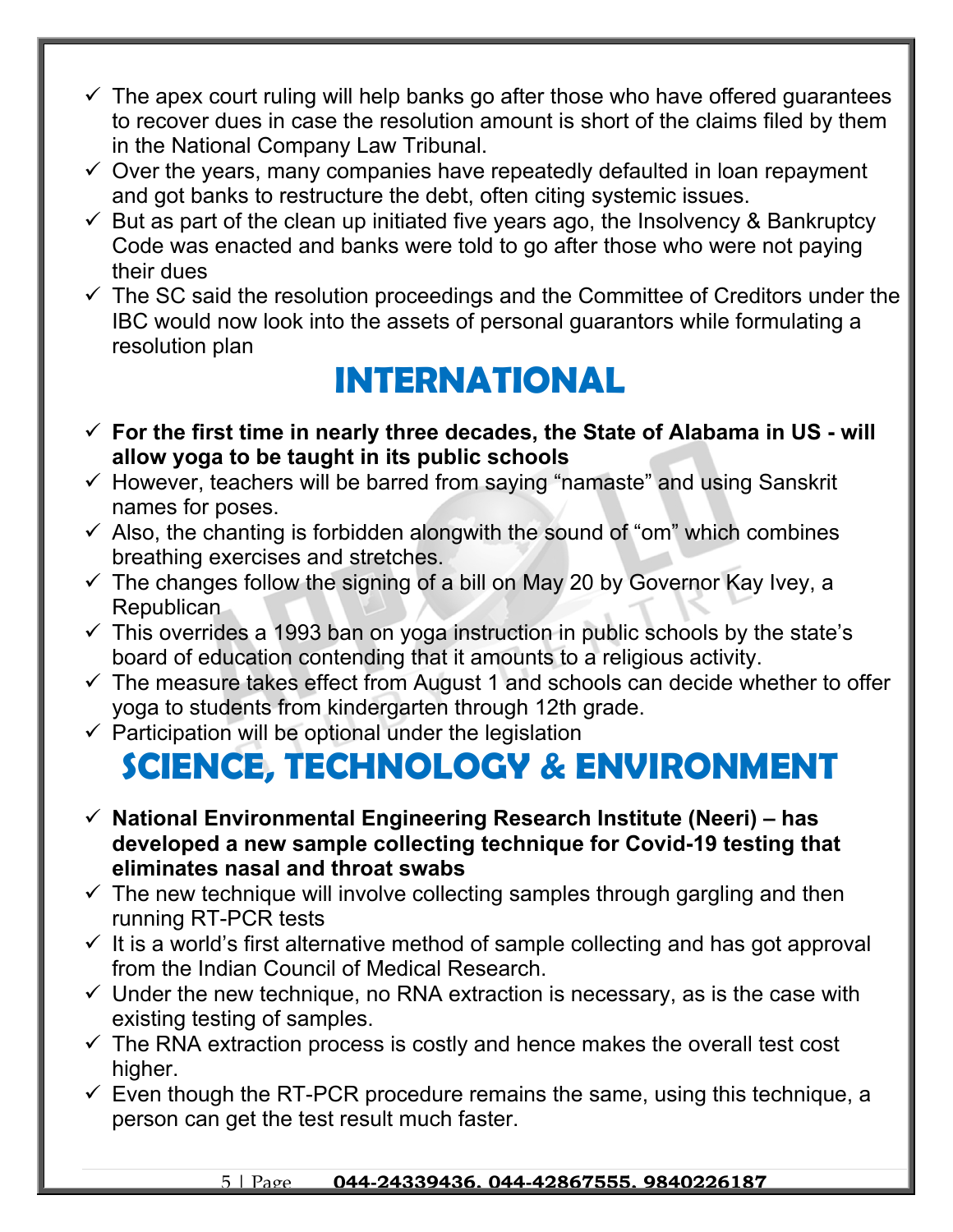

 $\checkmark$  The technique is completely non-invasive as it eliminates the need for nasopharyngeal and oropharyngeal swabs, and a viral transport medium.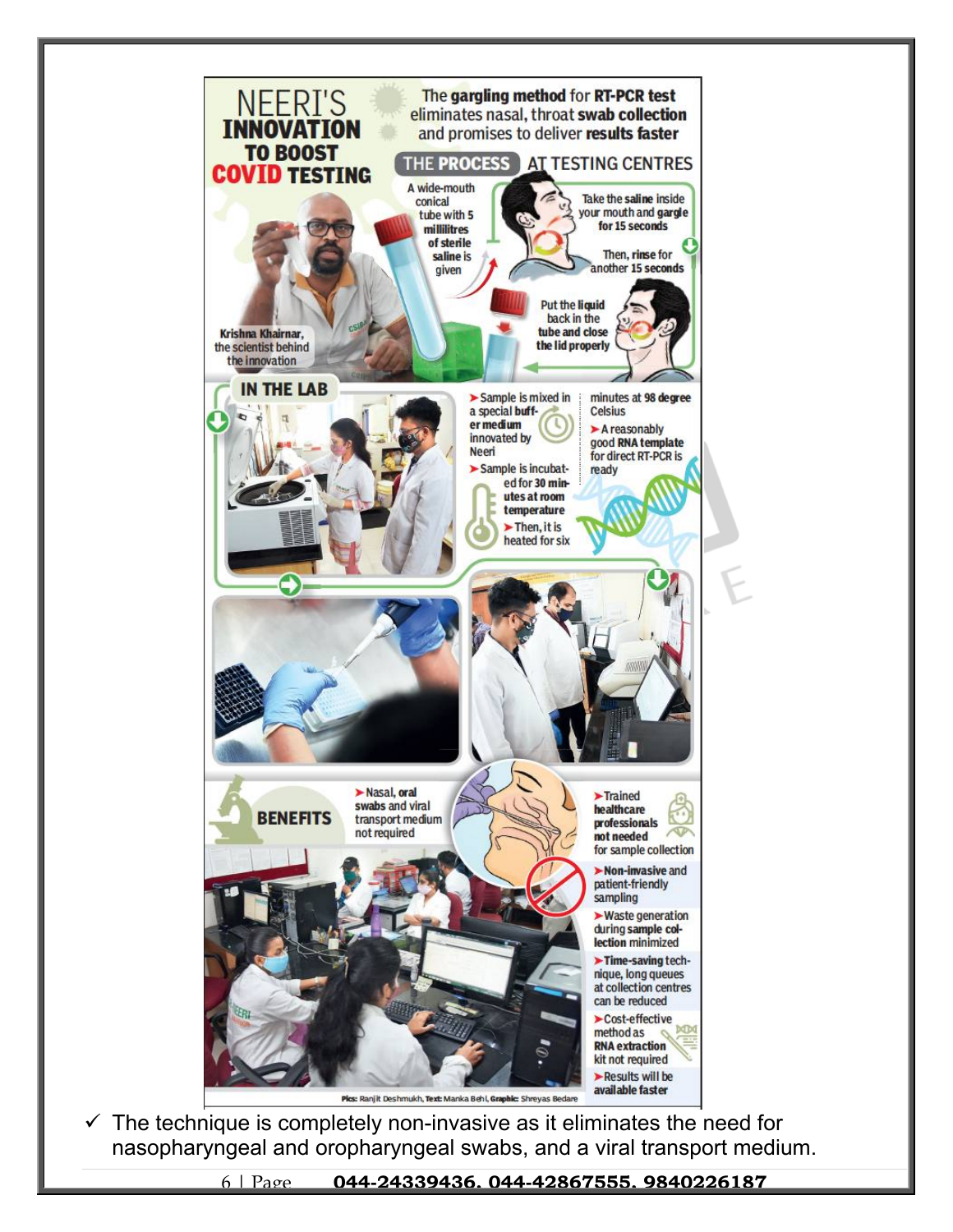$\checkmark$  Neeri has prepared a special buffer medium in which the collected sample is mixed.

### **ECONOMY**

- **The Reserve Bank of India (RBI) has approved a ₹99,122-crore dividend payout to the government for an accounting period of nine months ended March 31, 2021 (July 2020-March 2021).**
- $\checkmark$  The amount is more than 73% higher than the entire previous year's  $\check{\tau}$ 57,128crore dividend, despite the period being only nine months due to a change in accounting year to April-March.
- $\checkmark$  This is also the highest dividend after the ₹1.23 lakh crore paid out for FY19, along with a separate ₹52,637-crore surplus reserve transferred to the government in that fiscal, based on the Jalan Committee formula



- $\checkmark$  The dividend is also higher than what the government had expected for FY21 in its Budget, which was announced in February this year.
- $\checkmark$  Finance Minister Nirmala Sitharaman had earmarked a transfer of Rs 53,511 crore in the Budget.
- $\checkmark$  The windfall will help the government with the revenue shortfall arising out of lower tax collections due to the lockdown induced by the pandemic in April-May 2021.
- $\checkmark$  The RBI said that its central board approved the payout in its 589th meeting held on May 21 through videoconference.
- $\checkmark$  Unlike commercial banks, the RBI generates a higher surplus during adverse financial conditions as it has to repeatedly intervene in the money and foreign exchange market.

#### **OBITUARY**

 **Renowned environmental activist and leader of Chipko Movement Sundarlal Bahuguna (94 years) - died in Uttarakhand at the AIIMS in Rishikesh due to Covid-19 on May 21**

7 | Page **044-24339436, 044-42867555, 9840226187**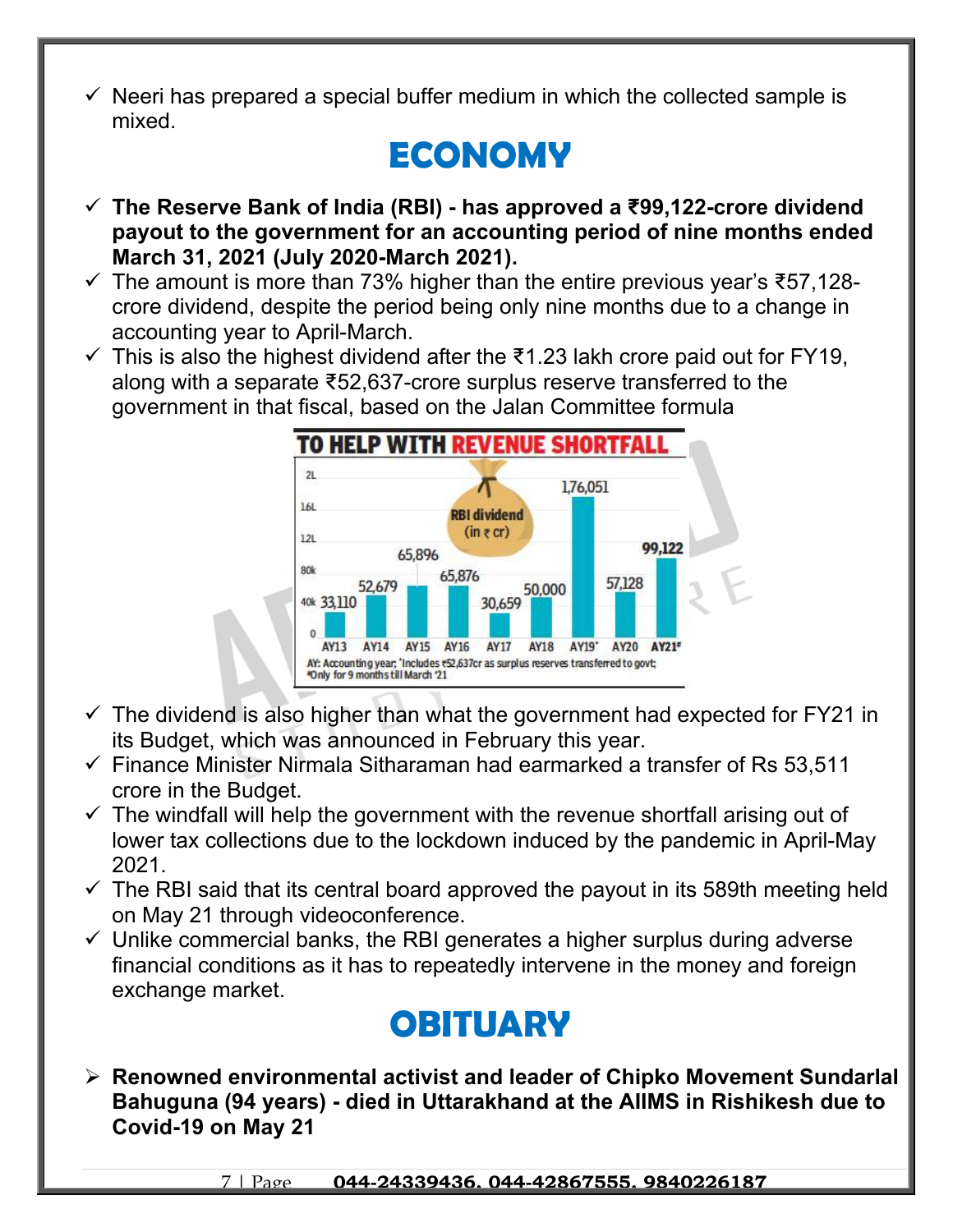$\checkmark$  A long-time follower of Gandhian principles, Bahuguna transformed the Chipko Movement against deforestation in the 1970s across garhwal region into a key milestone in India's forest conservation efforts.



- $\checkmark$  People associated with the movement hugged the trees (chipko in Hindi means 'to hug') to prevent them from being axed.
- $\checkmark$  Bahuguna gave the direction to the movement and his appeal to then Prime Minister Indira Gandhi resulted in a 15-year ban on chopping of green trees in 1980.
- $\checkmark$  Born on January 9, 1927 in Maroda village in Tehri now a district in Uttarakhand — Bahuguna's life was dedicated to social causes, activism, and writing
- $\checkmark$  He participated in the Independence movement and was subsequently a part of Vinoba Bhave's Sarvodaya movement.
- $\checkmark$  He was associated with environmental issues the Chipko movement and Gandhian methods of protest and hunger strikes against the building of the Tehri dam in Uttarakhand on the Bhagirathi river from the 1980s to 2004.
- $\checkmark$  He even went for jail in 1995 as part of his protests against the Tehri dam
- $\checkmark$  Bahuguna was awarded India's second-highest civilian honour, Padma Vibhushan, in 2009.
- $\checkmark$  In 1981, he had refused to accept the Padma Shri over the government's refusal to cancel the Tehri dam project despite his protests and also due to the rampant felling of trees in the Himalayas
- $\checkmark$  He also undertook a near-5000 km march across the Himalayas where he saw the pace of deforestation and devastation brought by developmental projects and submitted his findings in reports to the United Nations.
- **Om Prakash Bhardwaj, former national chief coach of Boxing passed away after brief illness on May 22**
- $\checkmark$  The 82 year old veteran holds the distinction of being India's first Dronacharya awardee in boxing in the year 1985 along with Bhalchandra Bhaskar Bhagwat (wrestling) and O M Nambiar (athletics).
- $\checkmark$  He was the country's longest-serving chief boxing coach from 1965 to 1989.